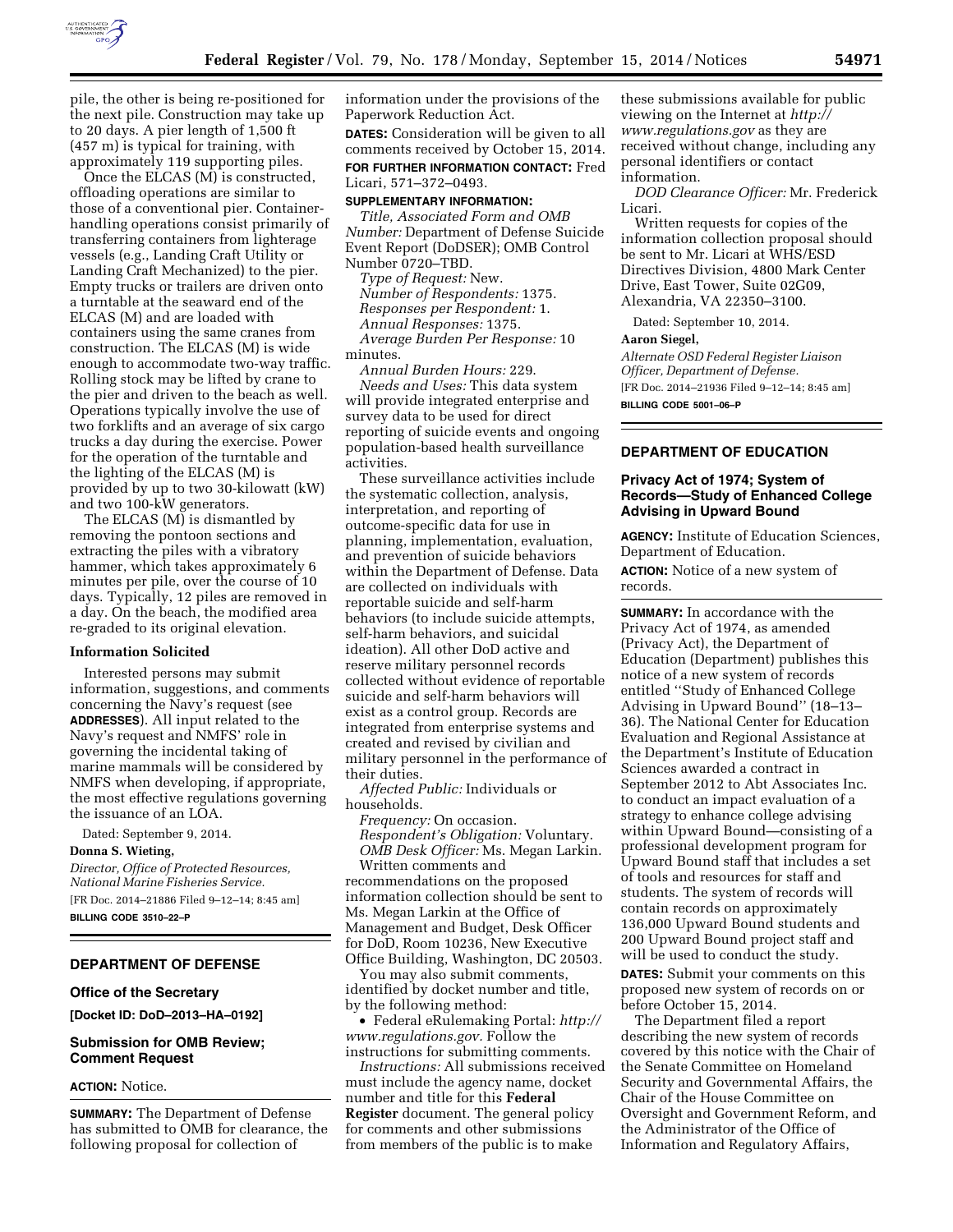Office of Management and Budget (OMB) on September 3, 2014. This system of records will become effective at the later date of: (1) The expiration of the 40-day period for OMB review on October 13, 2014, unless OMB waives 10 days of the 40–day review period for compelling reasons shown by the Department, or (2) October 15, 2014, unless the system of records needs to be changed as a result of public comment or OMB review.

**ADDRESSES:** Address all comments about the proposed system of records to Dr. Audrey Pendleton, Associate Commissioner, Evaluation Division, National Center for Education Evaluation and Regional Assistance, Institute of Education Sciences, U.S. Department of Education, 555 New Jersey Avenue NW., Room 502D, Washington, DC 20208–0001. Telephone: (202) 208–7078. If you prefer to send your comments through the Internet, use the following address: *[comments@ed.gov.](mailto:comments@ed.gov)* 

You must include the phrase ''Study of Enhanced College Advising in Upward Bound'' in the subject line of the electronic message.

During and after the comment period, you may inspect all public comments about this notice at the Department in Room 502D, 555 New Jersey Avenue NW., Washington, DC, between the hours of 8:00 a.m. and 4:30 p.m., Washington, DC time, Monday through Friday of each week except Federal holidays.

# **Assistance to Individuals With Disabilities in Reviewing the Rulemaking Record**

On request we will provide an appropriate accommodation or auxiliary aid to an individual with a disability who needs assistance to review the comments or other documents in the public rulemaking record for this notice. If you want to schedule an appointment for this type of accommodation or auxiliary aid, please contact the person listed under **FOR FURTHER INFORMATION CONTACT**.

### **FOR FURTHER INFORMATION CONTACT:** Dr.

Marsha Silverberg. Telephone: (202) 208–7178. If you use a telecommunications device for the deaf (TDD) or a text telephone (TTY), you may call the Federal Relay Service (FRS), toll free, at 1–800–877–8339.

Individuals with disabilities can obtain this document in an accessible format (e.g., braille, large print, audiotape, or compact disc) on request to the contact person listed in this section.

#### **SUPPLEMENTARY INFORMATION:**

## **Introduction**

The Privacy Act (5 U.S.C. 552a) requires the Department to publish in the **Federal Register** this notice of a new system of records maintained by the Department. The Department's regulations implementing the Privacy Act are contained in part 5b of title 34 of the Code of Federal Regulations (CFR).

The Privacy Act applies to any record about an individual that is maintained in a system of records from which individually identifying information is retrieved by a unique identifier associated with each individual, such as a name or Social Security Number (SSN). The information about each individual is called a ''record,'' and the system, whether manual or computer based, is called a ''system of records.''

The Privacy Act requires each agency to publish a notice of a system of records in the **Federal Register** and to prepare and send a report to OMB whenever the agency publishes a new system of records or makes a significant change to an established system of records. Each agency is also required to send copies of the report to the Chair of the Senate Committee on Homeland Security and Governmental Affairs and the Chair of the House Committee on Oversight and Government Reform. These reports are included to permit an evaluation of the probable effect of the proposal on the privacy rights of individuals.

*Electronic Access to This Document:*  The official version of this document is the document published in the **Federal Register**. Free Internet access to the official edition of the **Federal Register**  and the Code of Federal Regulations is available via the Federal Digital System at: *[www.gpo.gov/fdsys.](http://www.gpo.gov/fdsys)* At this site you can view this document, as well as all other documents of this Department published in the **Federal Register**, in text or Adobe Portable Document Format (PDF). To use PDF you must have Adobe Acrobat Reader, which is available free at the site.

You may also access documents of the Department published in the **Federal Register** by using the article search feature at: *[www.federalregister.gov.](http://www.federalregister.gov)*  Specifically, through the advanced search feature at this site, you can limit your search to documents published by the Department.

Dated: September 9, 2014.

#### **Sue Betka,**

*Deputy Director for Administration and Policy, Institute of Education Sciences.* 

For the reasons discussed in the preamble, the Director of the Institute of Education Sciences, U.S. Department of

Education (Department) publishes a notice of a new system of records to read as follows:

### **SYSTEM NUMBER: 18–13–36**

#### **SYSTEM NAME:**

Study of Enhanced College Advising in Upward Bound.

## **SECURITY CLASSIFICATION:**

None.

#### **SYSTEM LOCATIONS:**

(1) Evaluation Division, National Center for Education Evaluation and Regional Assistance, Institute of Education Sciences (IES), U.S. Department of Education, 555 New Jersey Avenue NW., Room 502D, Washington, DC 20208–0001.

(2) Abt Associates, 55 Wheeler Street, Cambridge, Massachusetts 02138–1168 (contractor).

(3) Decision Information Resources, Inc., 2600 Southwest Freeway, Suite 900, Houston, Texas 77098–4610 (subcontractor).

(4) Survey Research Management, 5777 Central Ave., Suite 225, Boulder, Colorado 80301–2853 (subcontractor).

### **CATEGORIES OF INDIVIDUALS COVERED BY THE SYSTEM:**

The system of records will contain records on approximately 136,000 Upward Bound students and 200 Upward Bound project staff.

#### **CATEGORIES OF RECORDS IN THE SYSTEM:**

The system of records will include information about the 200 project staff and 6,000 students who are participating in the study, as well as a group of students who previously participated in Upward Bound (high school juniors in school years 2005– 2006 through 2010–2011) and for whom information was collected and is maintained through the Department's annual performance reporting process. The project staff-level information will include, but will not necessarily be limited to: Names; educational background (college major, highest degree, and professional development activities); and college advising activities. The student-level information will include, but will not necessarily be limited to: Student names; student SSNs; dates of birth; demographic information such as race, ethnicity, and gender; college entrance exam scores; educational experiences (GPA, AP/IB course-taking); and college application and enrollment plans and behavior, including application and receipt of financial aid.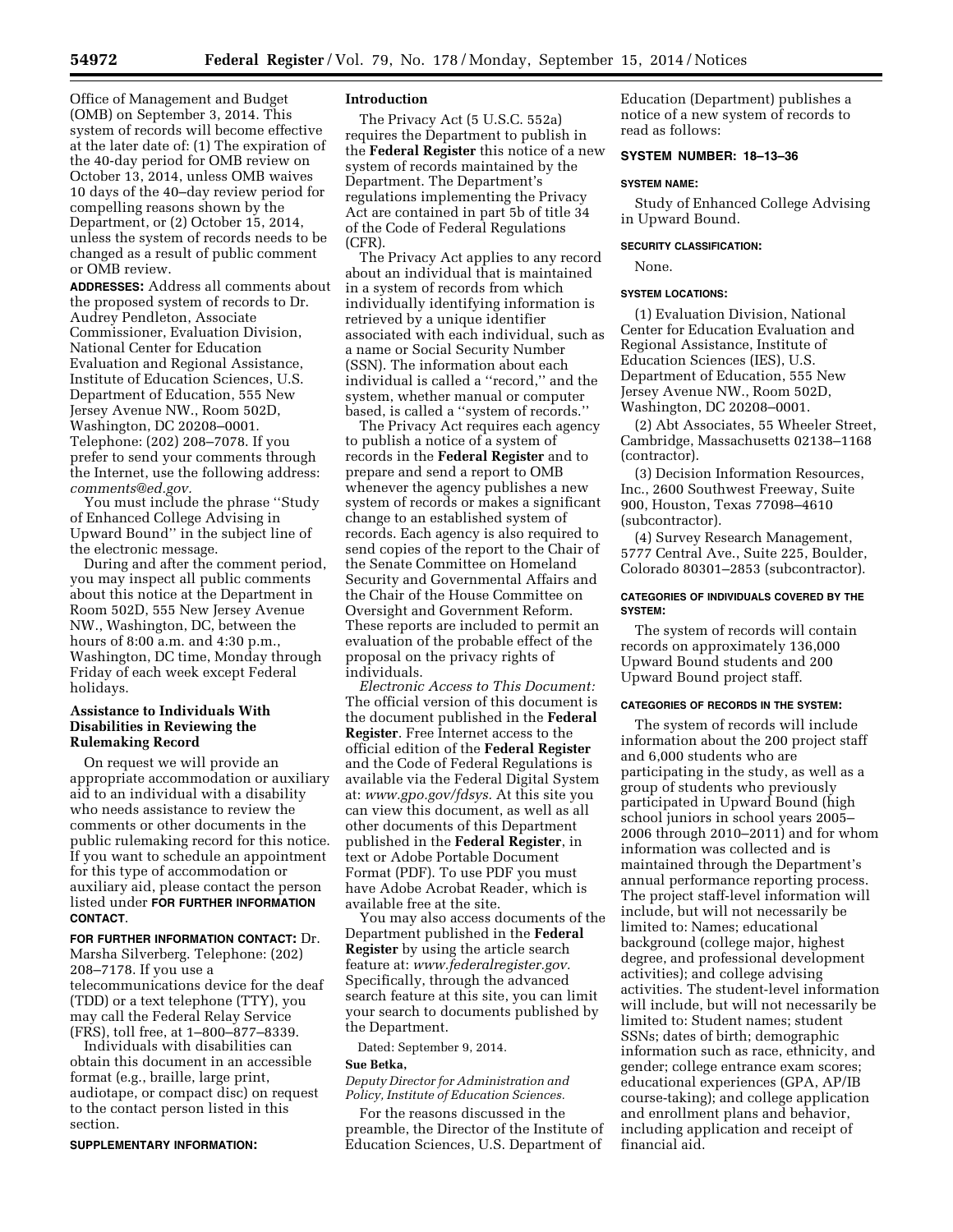### **AUTHORITY FOR MAINTENANCE OF THE SYSTEM:**

The Study of Enhanced College Advising in Upward Bound is authorized under section 403(h) of the 2008 Higher Education Opportunity Act (HEOA), Public Law 110–315 (20 U.S.C. 1070a–18), which requires the Department to conduct a rigorous study of a promising practice that has the potential to improve key outcomes for Upward Bound participants. Section 403(h)(3) of the HEOA provides that ''[f]or the purpose of improving the effectiveness of the programs and projects assisted under this chapter the Secretary shall make grants to, or enter into contracts with, institutions of higher education and other public and private institutions and organizations to rigorously evaluate the effectiveness of the programs and projects assisted under this chapter . . . .''

Further, part D, section 171(b)(2) of the Education Sciences Reform Act of 2002, Public Law 107–279 (20 U.S.C. 9561(b)(2)) authorizes the Institute of Education Sciences (IES) to ''conduct evaluations of Federal education programs administered by the Secretary (and as time and resources allow, other education programs) to determine the impact of such programs . . . .''

#### **PURPOSE(S):**

The information contained in the records maintained in this system will be used to conduct an evaluation of the effectiveness of a professional development strategy for Upward Bound staff (with related advising tools and resources for staff and students).

The study will address the following three research questions: (1) To what extent do the professional development package and tools have an effect—above and beyond the services Upward Bound grantees already provide—on important student outcomes? (2) How fully was the strategy implemented (e.g., in terms of staff participation in training and student use of the tools) and to what extent did it lead to differences in the Upward Bound college advising provided? (3) Is there variation in the impacts of the enhanced college advising strategy and to what extent is the variation associated with Upward Bound project features or characteristics of participating students? Are differences in the implementation of the enhanced college advising strategy associated with differences in impacts?

Information about students who participated previously in Upward Bound will be analyzed to identify potential points in the college advising and enrollment process where improvements can be made using the professional development and tools.

### **ROUTINE USES OF RECORDS MAINTAINED IN THE SYSTEM, INCLUDING CATEGORIES OF USERS AND THE PURPOSES OF SUCH USES:**

The Department may disclose information contained in a record in this system of records under the routine uses listed here without the consent of the individual if the disclosure is compatible with the purposes for which the record was collected. The Department may make these disclosures on a case-by-case basis, or, if the Department has complied with the computer matching requirements of the Privacy Act of 1974, as amended (Privacy Act) (5 U.S.C. 552a), under a computer matching agreement. Any disclosure of individually identifiable information from a record in this system must also comply with the requirements of section 183 of the Education Sciences Reform Act (ESRA) (20 U.S.C. 9573), which provides confidentiality standards that apply to all collection, reporting, and publication of data by IES.

1. *Research Disclosure.* The Director of IES may license confidential information from this system of records to qualified external researchers solely for the purpose of carrying out specific research that is compatible with the purpose(s) of this system of records. The researcher must maintain, under the Privacy Act and the ESRA, safeguards with respect to such records. In addition, if confidential information from this system of records constitutes personally identifiable information from a student's education record that is protected by the Family Educational Rights and Privacy Act (FERPA) (20 U.S.C. 1232g), the researcher also must comply with the requirements in the applicable FERPA exception to consent.

2. *Research Disclosure to Obtain Necessary Records to Conduct the Study.* Under data sharing agreements that will protect student privacy and confidentiality, the Department may disclose the identity of students participating in the study to the study's partners (the College Board, the ACT, and the National Student Clearinghouse) in order to obtain information on students' college entrance exams or their enrollment and persistence in college as important outcomes to be examined in the study.

3. *Contract Disclosure.* If the Department contracts with an entity to perform any function that requires disclosing records in this system to the contractor's employees, the Department may disclose the records to those employees who have received the appropriate level of security clearance from the Department. Before entering into such a contract, the Department

will require the contractor to establish and maintain the safeguards required under the Privacy Act (5 U.S.C. 552a(m)) with respect to the records in the system.

### **DISCLOSURE TO CONSUMER REPORTING AGENCIES:**

Not applicable to this system of records.

## **POLICIES AND PRACTICES FOR STORING, RETRIEVING, ACCESSING, RETAINING, AND DISPOSING OF RECORDS IN THE SYSTEM:**

#### **STORAGE:**

The Department maintains records on CD–ROM, and the contractor (Abt Associates, Inc.) and subcontractors (Decision Information Resources, Inc. and Survey Research Management) maintain data for this system on computers and in hard copy.

#### **RETRIEVABILITY:**

Records in this system are indexed and retrieved by a number assigned to each individual that is cross-referenced by the individual's name on a separate list.

# **SAFEGUARDS:**

All physical access to the Department's site and to the sites of the Department's contractor and subcontractor, where this system of records is maintained, is controlled and monitored by security personnel. The computer system employed by the Department offers a high degree of resistance to tampering and circumvention. This security system limits data access to Department and contract staff on a need-to-know basis and controls individual users' ability to access and alter records within the system.

The contractor and subcontractor will establish a similar set of procedures at their sites to ensure confidentiality of data. The contractor's and subcontractor's systems are required to ensure that information identifying individuals is in files physically separated from other research data. The contractor and subcontractor will maintain security of the complete set of all master data files and documentation. Access to individually identifying data will be strictly controlled. At each site, all hardcopy data will be kept in locked file cabinets during non-working hours and work on hardcopy data will take place in a single room, except for data entry.

Physical security of electronic data will also be maintained. Security features that protect project data include: Password-protected accounts that authorize users to use the